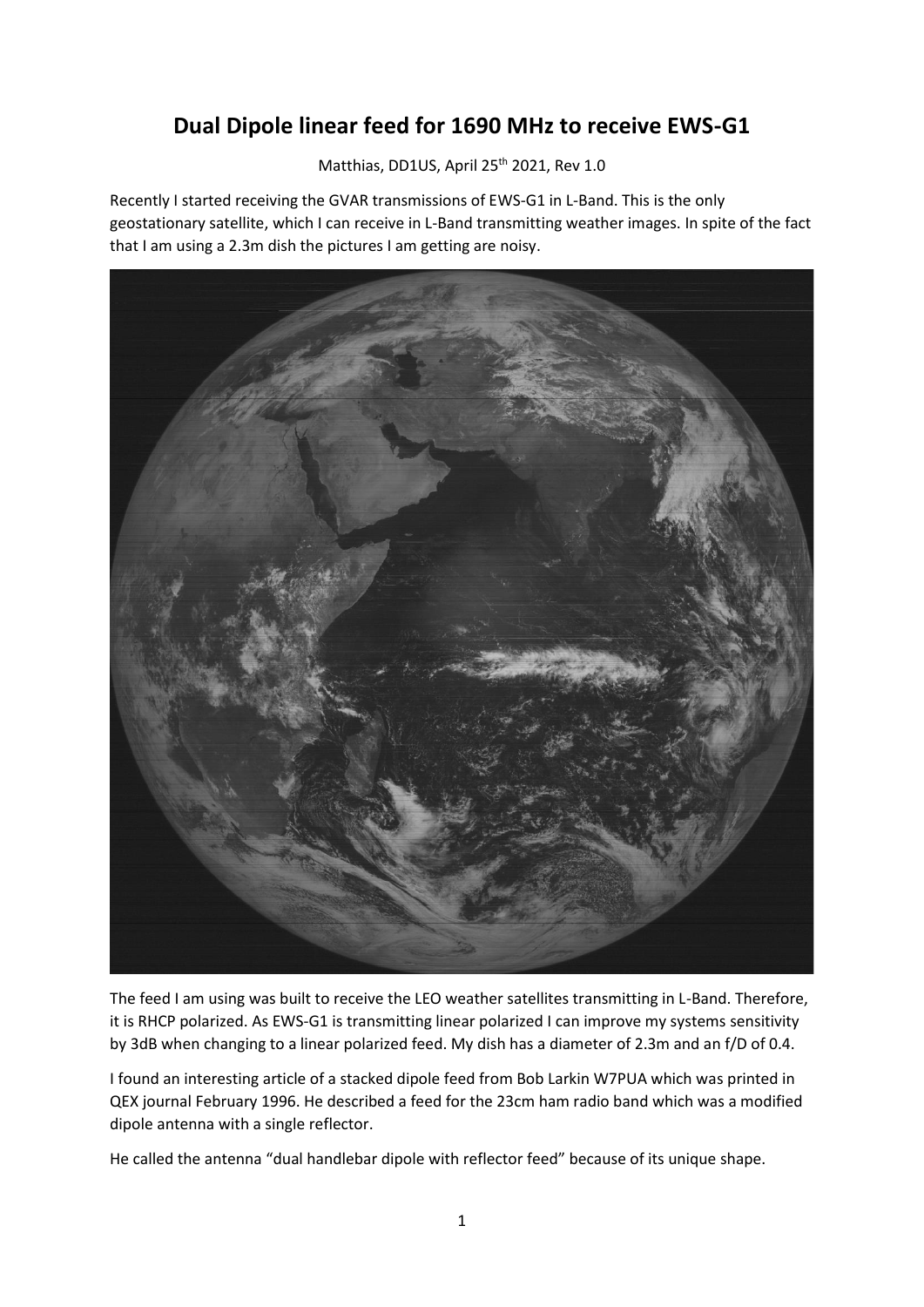

The gain and radiation pattern looks quite promising with E-plane and H-plane quite similar: